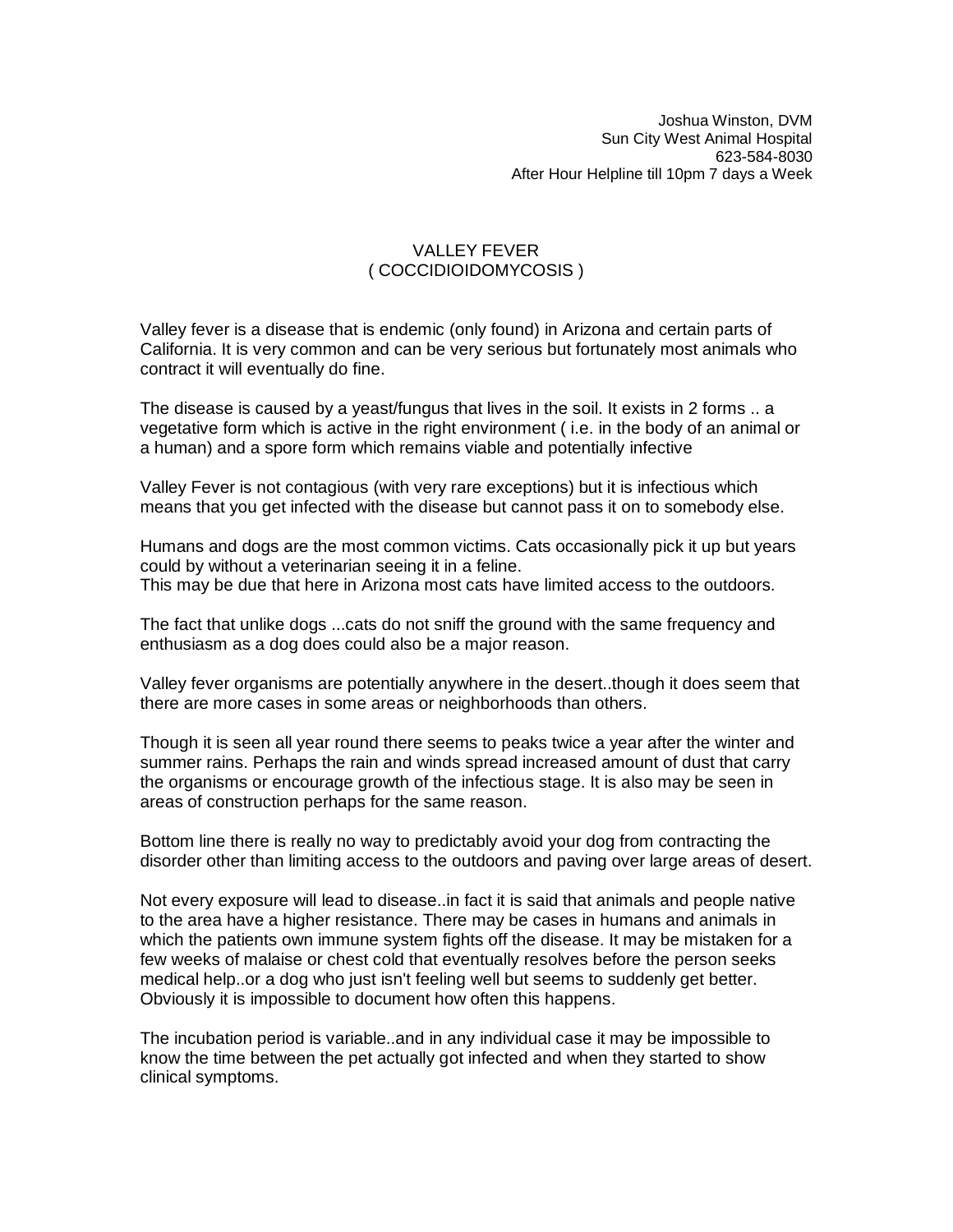I had one case of a puppy flown in from another state and came down with a full blown case of the disease 14 days later. So he must of caught it the day after he got off the plane.

#### HOW IT WORKS

A classic simple scenario would be :

Pet sniffs ground and inhales organism...organism goes to the lungs and gets caught in the lymph nodes in the chest ...there it sits and causes the lymph nodes to get large and may colonize the local lung tissue ..at this point the pet may start to cough and may develop a fever now or soon after...it can also travel to other parts of the body ..often landing in bone causing lameness..pain ..deformity depending on where it settles....it can also travel to other parts of the body including the brain and eyes..skin etc..

## SYMPTOMS

Valley Fever can do anything and can look like other diseases. Fortunately veterinarians down here are so aware of the disorder that most cases are diagnosed fairly quickly. We also tend to test for it in cases in which the pet is showing vague or atypical signs not common to a specific disease. So few cases are missed.

Having said that...there are a small percentage of cases which are atypical or confusing or hard to prove and they can be quite a challenge.

# TYPICAL SYMPTOMS

The common trio of symptoms are 1- fever

2- coughing

3- lameness

These can exist alone or in different combinations..it can come on suddenly or gradually. Plus the disease can provoke a very profound malaise and the pet often will not eat though they still tend to drink.

A very common presentation would be a dog that may develop a mild cough and has slowed down in their activity and appetite and has a fever.

However early cases of Valley Fever the pet may still be bright alert and eating well and the cough can sound like a more benign disorder such as kennel cough ...in fact some early cases are misdiagnosed as kennel cough but they will be caught eventually as kennel cough tends to get better within 2 weeks while Valley Fever tends to get worse over the same time period.

Lameness is another common symptom with or without swelling of the affected area. These cases may actually have no other signs of Valley Fever...while others may have the other typical symptoms.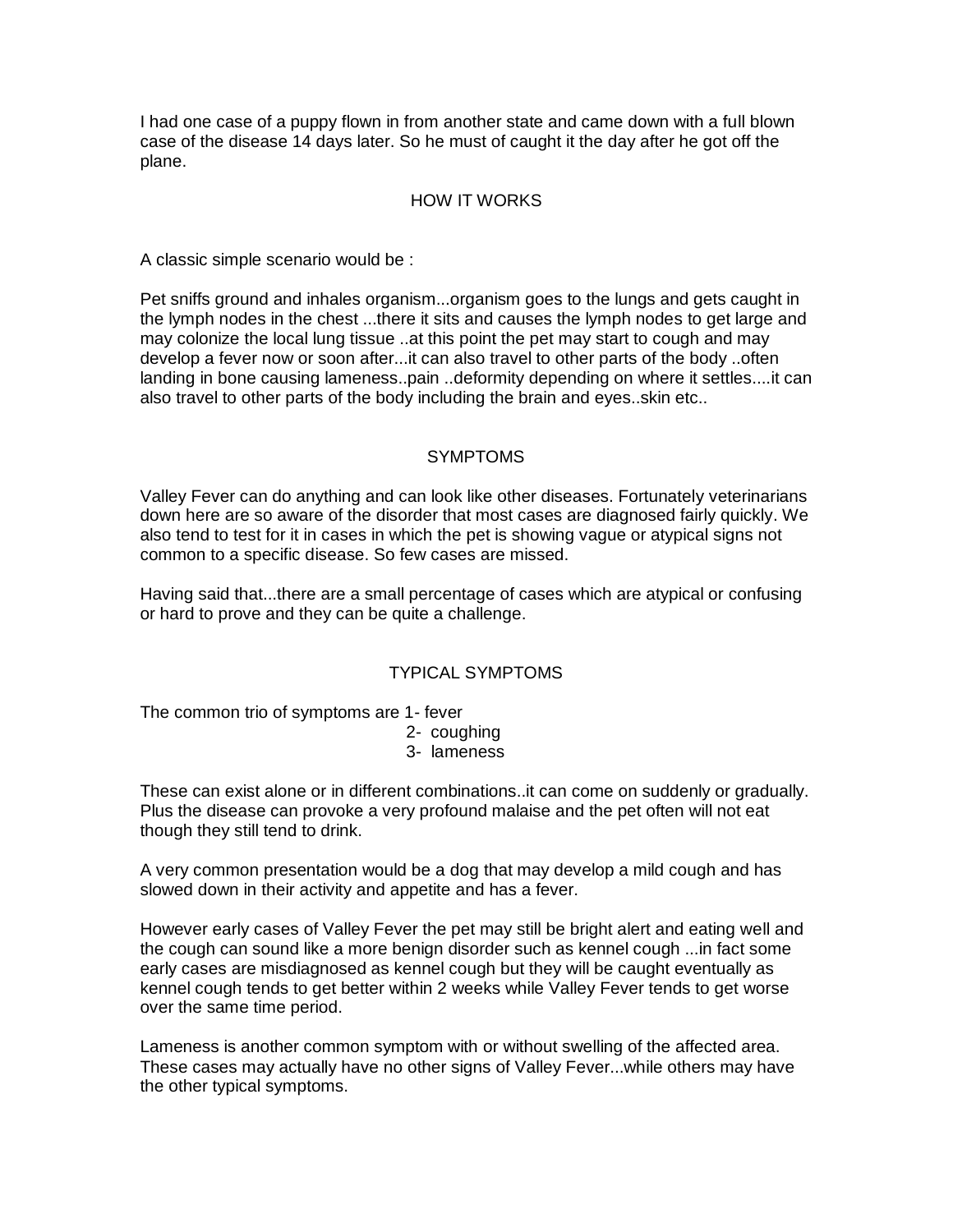so...fever...coughing...lameness...malaise and anorexia are the common stuff in different combinations in different patients.

There are other more uncommon signs that can be seen:

1- lethargy ..without any other signs of fever or lung problems

2- eye problems consisting in deep inflammation of 1 or both eyes

3- central nervous system problems such as seizures or back pain and nerve dysfunction.

4- joint swelling or inflammation

5- skin lesions generally oozy open wound types

6- heart disease from inflammation of the lining of the heart

( pericarditis)

#### **DIAGNOSIS**

Diseases often have there own personalities. Patients often have their own 'flavor' of a disease...so there will always be cases that are not as obvious but the diagnosis will be made using the following scheme;

1- classical group of symptoms

2- blood test ( cocci titers)

3- X-rays of the chest in the case of lung involvement

4- X-rays of the affected bone in the case of lameness or deformity...

5- Experience

6- in some atypical cases more invasive expansive testing may need to be done.

#### BLOOD TITERS

In conjunction with clinical signs the blood titer is the most common diagnostic tool. A blood test is sent to the lab that test for antibodies to the disease.

This is a very important concept! The test does not test for the direct presence of the organism but only the body's reaction in mounting an immune challenge to combat the disease.

Though in conjunction with clinical signs and x-rays the titer is very good in diagnosing the disease and also knowing when to stop treatment.. But as with everything in medicine there can be some confusion with the titer in diagnosing the disease and also knowing when the pet cured.

When the blood report comes back there are 2 things we look at ... The first is whether it is positive or not and then how positive.

There are different degrees of positivity ..the positive numbers vary from :

weak positive to less than 2 or 4 ..and then increasing numbers 8..16..32..64..128...they stop measuring after that.

Another important concept is that the level of positive does not necessarily dictate how sick the pet is in real time. Some dogs with very low titers are very sick and some dogs with high titers are only mildly affected.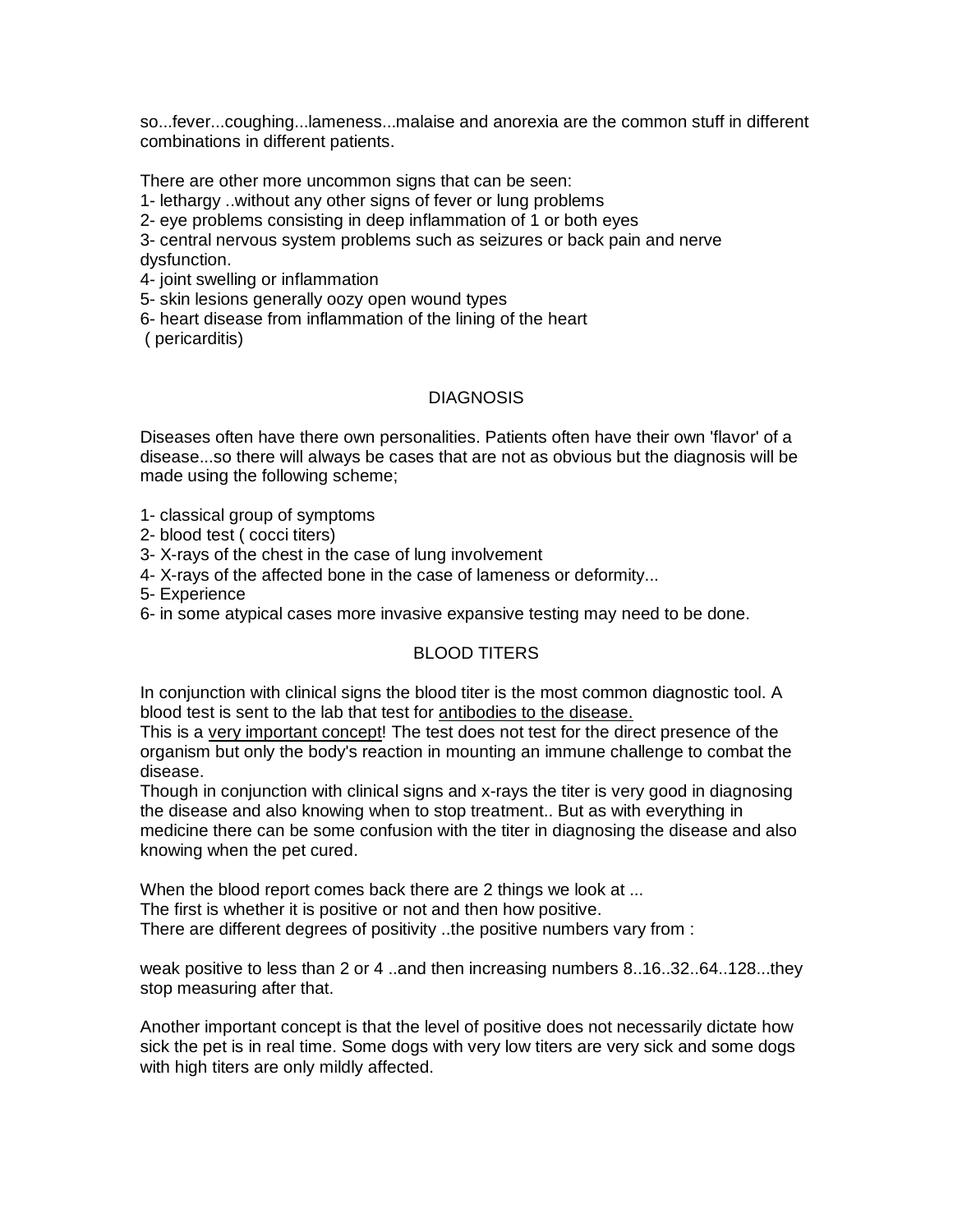Since the titer represents the reaction of the body and not the direct presence of the organism it is possible that the titer can be misleading in a couple of scenarios.:

1- The test can be negative ..this could happen because it is too early in the case for the dog to produce antibodies though she is showing clinical signs. In most cases repeat titers a month or so later may turn positive.

2- there are some dogs that never turn positive

3- the patient does not have the disease.

In a pet with a negative test but significant clinical symptoms of the disease other tests such as x-rays of the chest or limb can help give the doctor more confidence in the diagnosis in the face of a negative titer.

# RADIOGRAPHS

Radiographs are always suggested ..for the sake of economics it is not unusual for a titer to be taken as the sole method of confirming the diagnosis. However if affordable it is always wise to take chest x-rays in a dog with valley fever. It helps stage the disease..it helps evaluate progress ..it also can rule-out other complicating factors such as a secondary bronchopneumonia provoked by the disease which might be missed and not treated leading to under treating the patient

X-rays of the chest are always important in a coughing animal suspected of having valley fever with a negative titer.. Valley fever has some very common expected changes in chest x-rays which can suggest that a trial therapy is warranted in a dog that is negative but has significant clinical signs associated with the disorder.

Of course in lameness especially persistent lameness with deformity x-rays will be taken routinely. Valley Fever shows certain types of destruction in the bone. However it ca be confused in some patients with cancer of the bone ( and vice versa and can be a dilemma in a dog with a negative test especially in certain breeds and age groups.

Other tests may need to be done in a few cases that have atypical lesions or locations and the titers are negative....

Since it is everywhere in the Phoenix Metro area it is possible that many dogs are exposed to or get over the disease...it is also possible that they may have a low titer to the disease from this but do not actually have the disease. It is hard to know how many cases may be erroneously diagnosed with Valley Fever that may have some symptoms resembling Valley Fever and have a positive test.

In my experience I am sure this happens but probably is not too common as in the overwhelming cases I have handled the Valley Fever test is not taken routinely but only in animals with symptoms suggestive of the disease. I have not seen any good studies that show the rate of positive tests in healthy animals that were picked at random ...but it is always something to consider.

# TREATMENT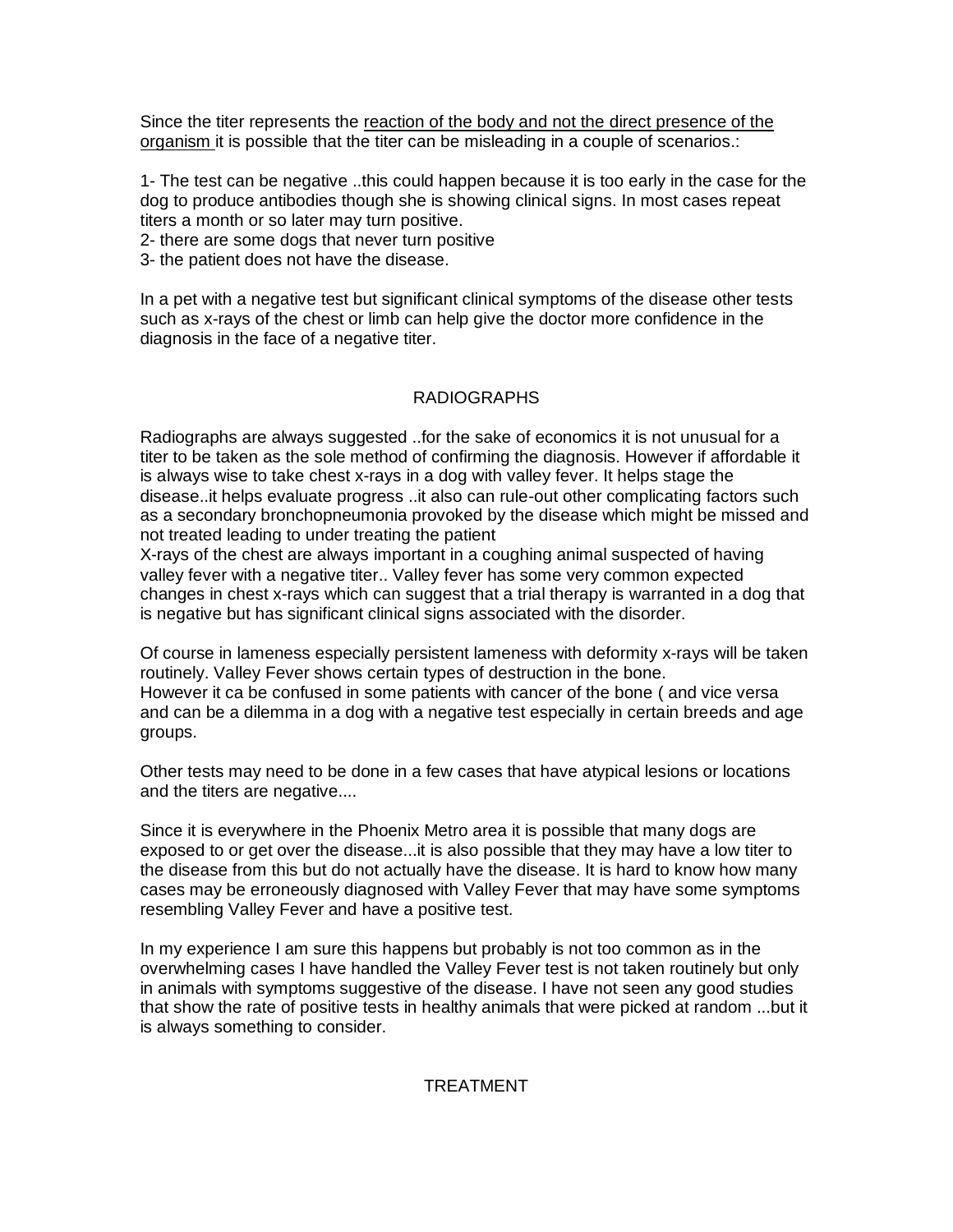The treatment of choice is fluconazole ...it is a drug which is pretty safe but has gotten a little more expensive over the last few years due to shortages of the drug. The medication can be bought from any pharmacy by prescription but it pays to shop around as prices can vary. Often veterinary specialty pharmacies will be asked to reformulate the medications into strengths based on the patients weight as the human formulations may have too much or too little sizes for any individual pet. They also can be cheaper in many cases than the local pharmacy.

Fluconazole in general is well tolerated and safe for long term treatment. There will always be dogs that may not tolerate it and may get vomiting or diarrhea or lack of appetite but fortunately they are not too common.

The major concern is that it can cause liver problems. Fortunately after treating hundreds of patients only a handful seem to suffer from this severe side effect.

To catch those patient before any liver damage becomes severe or irreversible I have my patients have a baseline blood test at the beginning of therapy to rule out any preexisting liver disease and establish a baseline and then 1 month later after starting therapy to see if there is any changes that would suggest the drug is doing harm.

The medicine can cause birth defects and there are some reports of hair coat changes and darks coats becoming lighter in dark haired breeds ..

Therapy lasts for at least a year and sometimes longer ...during that time titers are repeated as is baseline blood work at varying schedules.

So to summarize my approach :

1- pet has baseline blood work done and medication is started

2- 1 month later pet has a recheck small blood test to catch any problems with the medications

3- if that blood test is ok then the pet is placed on medication for 3-4 months and the titer and perhaps additional blood work is repeated. Some veterinarians may repeat the titer more frequently but it is my feeling that the titer does not change dramatically from month to month so for the sake of economics I only retest every few months... 4- tests are taken at few month intervals until the pet is negative and medication can be stopped.

There may be some variations in how any individual veterinarian will handle the treatment of Valley Fever..

#### REAL WORLD OUTCOMES

It is impossible to give every variation of presentation ..the journey thru the disease..complications and resolution ...most dogs do well ...a few may develop problems that are life or life quality threatening or may not turn around in a predictable time period..

It can take anywhere between 1 to 6 weeks for most dogs to get clinically better with most patients responding in 3 weeks ..that means that many pets will not eat or will feel